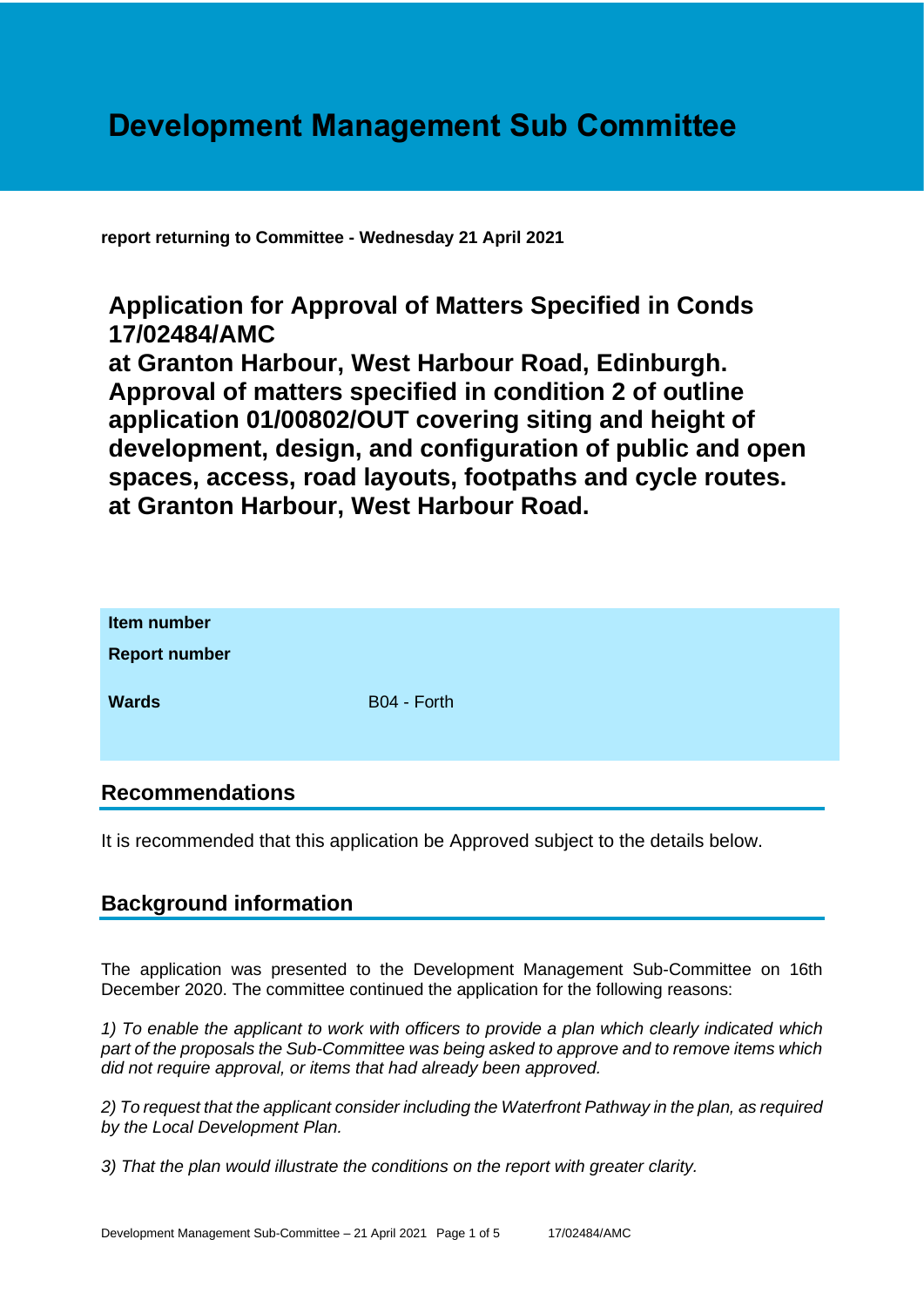*4) That the Chief Planning Officer would discuss with Legal Services ways to address the lack of consultation with the local community council and the apparent gap in the system, even though the statutory requirements had been met.* 

*Note: It would be advantageous for the applicant to work more closely with the community, to address their concerns and noting that the community had a right to know about developments in their area.*

Since the last committee, the applicant has provided a further revised masterplan which altered the proposals for Plot 35A to the east of the hotel site. This was previously shown as terrace housing and is now identified as perimeter style blocks.

The revised masterplan has also been annotated to show the application numbers of detailed approval on the individual plots (if it exists) and the pathways are more clearly identified.

Due to the proposed changes to Plot 35A the proposals were subject to a further representation period.

## **Main Report**

#### 1) Sites that benefit from approval.

The masterplan drawing has been updated and now annotates the plots with the planning application reference numbers, including the plots with extant planning permission

As set out in the previous report to committee, this iteration of the masterplan largely updates the plan to show the plots that now have separate detailed approval.

#### 2) Walkway

The masterplan has been updated to be clearer on the proposals for the promenade and other footpaths/cyclepaths within the site. A further drawing has also been provided to illustrate the status of various sections of the waterfront walkway and other pathways within the masterplan area.

This shows the promenade around the western breakwater, the potential links through the masterplan area adjacent to the waterside and also the existing and proposed paths/cyclepaths through the site.

The applicant has indicated that in parts of the harbour there are issues with allowing access due to the requirements of carrying out operational port/harbour functions. However, the masterplan does now show routes closer to the water's edge.

There are sections that have been given detailed approval through separate applications, such as the promenade adjacent to plots 21 and 22 (approved under application reference 18/02721/AMC) and the area to the south of the proposed marina building (under application reference 20/02026/FUL).

The general overview of the path network is acceptable and follows the safeguarded Edinburgh Waterfront Promenade as shown on the LDP Proposals Map. However, further design details, such as the width and finishing materials of these paths are required, and therefore this reserved matter cannot be fully dealt with at this stage.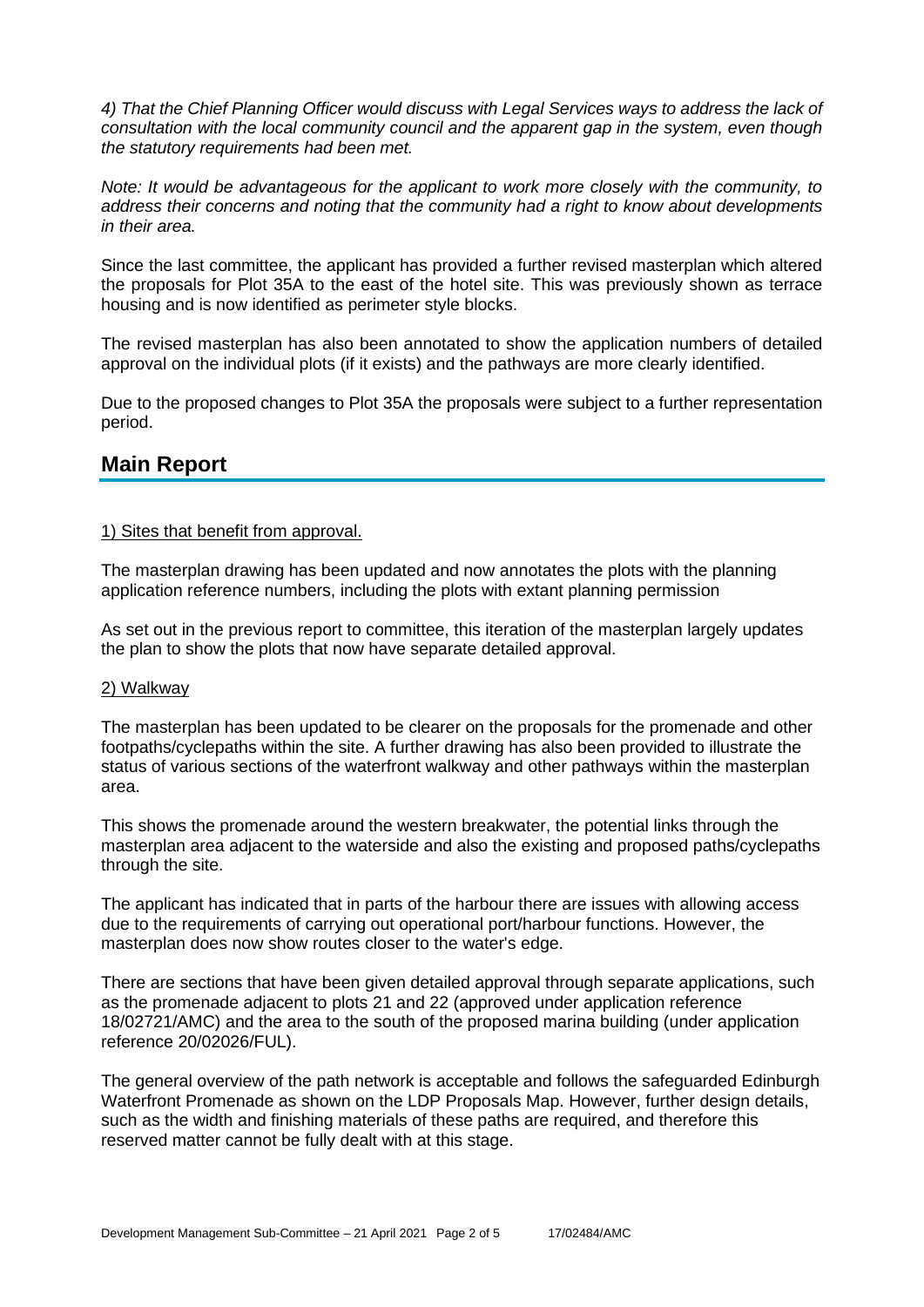#### 3) Sites that are not approved through this application

The report to committee on 16th December 2020 contained conditions (1,2 and 3) setting out a number of reserved matters on certain plots which are not approved through this masterplan.

These related to:

- − The proposed retail centre at Plots 12, 14, 15, 15A, 16 and 17.
- − The proposed technology hub at plot 19A.
- − The proposed primarily residential-led development at Plot 35A.

A plan has been marked up to show which plots these are.

Plot 35A to the east of the hotel has been altered from the previous masterplan presented to committee. The masterplan shows 49 residential units. As noted with the 16 December 2020 committee report, earlier masterplans have shown development at this location, albeit within a different format.

A separate application for the road layout, but not the residential blocks of development within this area, has recently been granted (application number 20/05731/FUL). Development at this location is acceptable.

There is no information on the reserved matters such as height, design or how the open space within the blocks will be configured. It is recommended that reserved matters for this plot are not approved through this masterplan application.

#### 4) Public Comments

The application has been through the required level of notification and consultations.

However, as the applicant proposed a different layout for Plot 35A to that presented to committee on 16th December 2020, the proposal was re-notified to allow for a further period for representations to be made.

Granton and District Community Council was advised of the further period for comments. It did not comment on the application.

This period attracted 14 representations, including comments from the Forth Corinthian Yacht Club, Royal Forth Yacht Club and Wardie Bay Beachwatch. A summary of the comments is included below.

#### **Material objections:**

- − Quality of open space/landmarks and associated routes adjacent to the waterfront this is addressed through the masterplan which shows routes and walkways.
- − lack of publicly accessible pedestrian space at the waterfront this is addressed through the masterplan which shows routes and walkways.
- − space for pedestrians tight along Breakwater Road, adjacent to the northern face of the hotel and Plot 30 - addressed through the masterplan which shows routes and walkways, and sections of the walkway have been approved, Plot 30 has an earlier permission.
- − swift bricks should be provided this can be considered through any further detailed proposals for individual plots.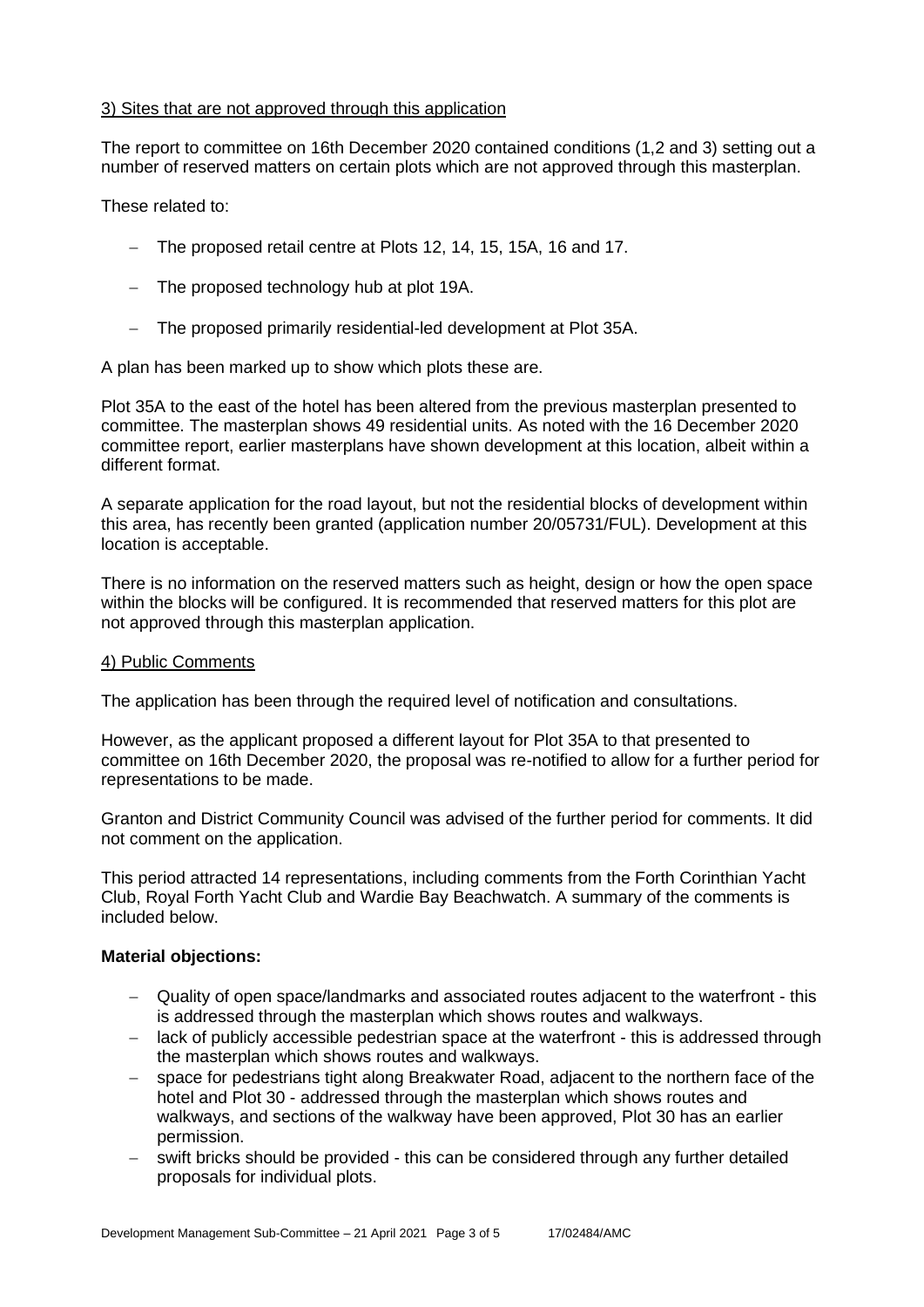- − vehicular access should not be restricted on Lochinvar Drive to accommodate cycle and pedestrian pathway - the masterplan includes the route of the safeguarded Edinburgh Waterfront Promenade as shown on the LDP Proposals Map.
- − there should be no restriction on communal spaces to reduce car parking addressed as the car parking is not applied for or approved through this submission.
- − impact on ecology Firth of Forth SPA, Ramsar, SSSI the earlier report to committee considered the impacts on ecology.
- − air and water pollution this application relates to a general masterplan and reserved matters linked to the outline permission.
- − Surface Water Management Plan out of date. SUDS required a condition is recommended requiring a flood risk assessment and surface water management plan to accompany detailed AMCs.
- − inadequate sustainability measures applications for detailed AMCs will require sustainability measures.
- − poor design quality proposed detailed design matters are not considered through this application.
- lack of detail of open space general open space areas shown within the masterplan and remain largely the same as previous iterations.
- − masterplan lacks imagination this masterplan largely consolidates a number of detailed AMCs, which are now approved.
- − mismatch between redline boundary shown on location plan and most recent masterplan drawing, this should be clarified - the red line boundary has been reinstated around 65 West Harbour Plan to reflect location plan submitted for this AMC.
- the access to the existing retail units at 65 West Harbour Road should reflect the current position - this application does not give approval for development outwith the red line boundary, furthermore reserved matters for the adjacent plots are not recommended for approval through this application.
- − proposed development shown on land at 65 West Harbour Road should be removed to reflect present situation - this application does not give approval for development outwith the red line boundary, furthermore reserved matters for the adjacent plots are not recommended for approval through this application.

#### **Support:**

- − development and investment required
- − good balance between open space and new build
- − regeneration of the area and asset to the city.
- − revitalise this part of the city
- − will support jobs
- − commercial, leisure and environmental proposals will enhance the area's amenities affording safe access to the waterfront.

#### **Non-material:**

- − why development has taken so long
- − implementation
- − handling of application
- − land ownership